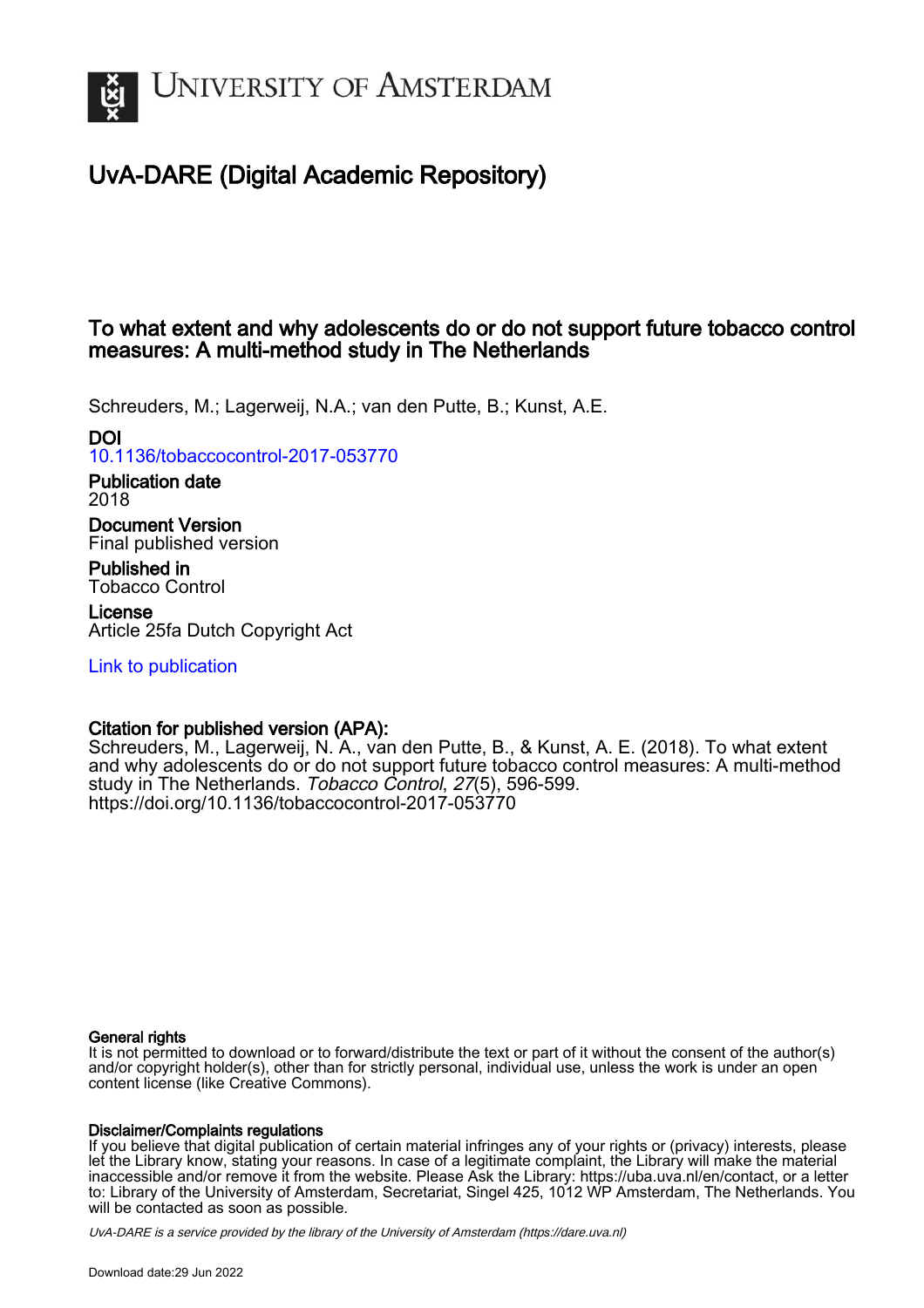► Additional material is published online only. To view, please visit the journal online (http://dx.doi.org/10.1136/ tobaccocontrol-2017-053770).

<sup>1</sup> Department of Public Health, Academic Medical Centre, University of Amsterdam, Amsterdam, The Netherlands <sup>2</sup> Faculty of Social and Behavioural Sciences, University of Amsterdam, Amsterdam, The **Netherlands** 3 Trimbos Institute, Netherlands Institute of Mental Health and Addiction, Utrecht, The **Netherlands** 

#### **Correspondence to**

Michael Schreuders, Department of Public Health, Academic Medical Centre, University of Amsterdam, Room J2-210, PO Box 22660, Amsterdam 1100 DD, The Netherlands; m.schreuders@amc.nl

Received 28 March 2017 Revised 15 August 2017 Accepted 23 August 2017 Published Online First 8 September 2017

# Check for updates

**To cite:** Schreuders M, Lagerweij NA, van den Putte B, et al. Tob Control 2018;**27**:596–599.

To what extent and why adolescents do or do not support future tobacco control measures: a multimethod study in the Netherlands

Michael Schreuders,<sup>1</sup> Naomi A Lagerweij,<sup>1</sup> Bas van den Putte,<sup>2,3</sup> Anton E Kunst<sup>1</sup>

## **ABSTRACT**

**Background** In the Netherlands, the adoption of new tobacco control measures is needed to further reduce rates of adolescent smoking. Adolescents' support for future measures could increase the likelihood of adoption as this provides political leverage for tobacco control advocates. There is, however, scant evidence about to what extent and why adolescents support future measures. We therefore assessed adolescents' support for a range of future measures and explored the criteria that adolescents use to underpin their support.

**Methods** A mixed-method design involved surveys and group interviews with fourth-year students (predominantly 15–16 years). The survey, completed by 345 adolescents, included statements about future tobacco control measures and a smoke-free future where nobody starts or continues smoking. Thereafter, 15 adolescents participated in five group interviews to discuss their support for future measures.

**Results** The survey showed that adolescents generally support a smoke-free future. They expressed most support for product measures, mixed support for smokefree areas, ambivalent support for price increases and least support for sales restrictions. The group interviews revealed that differences in support were explained by adolescents' criteria that future measures should: have the potential to be effective, not violate individuals' right to smoke, protect children from pro-smoking social influences and protect non-smokers from secondhand smoke.

**Conclusion** Adolescents' high support for a smokefree future does not lead to categorical support for any measure. Addressing the underlying criteria may increase adolescents' support and therewith provide political leverage for the adoption of future measures.

#### **INTRODUCTION**

Adolescent smoking in the Netherlands is still a problem. A national survey on 16-year-old adolescents showed that 40% ever smoked, 21% smoked in the prior month and  $6\%$  smokes on a daily basis.<sup>[1](#page-4-0)</sup> Therefore, policy makers recently adopted legislation to prohibit smoking at schools and decrease the attractiveness of tobacco packages for youth (see online [supplementary file 1](https://dx.doi.org/10.1136/tobaccocontrol-2017-053770) for details).

To move towards the elimination of adolescent smoking behaviour, policy makers should implement a more comprehensive set of strict tobacco control measures.<sup>[2](#page-4-1)</sup> This includes the implementation of tobacco endgame measures.<sup>3</sup> The adoption of such measures will be more likely if they are supported by the adolescents themselves as

this provides political leverage for tobacco control advocates.

There is, however, scant evidence about to what extent and why adolescents support the implementation of different kinds of future measures. We found only two studies among adolescents aged 14–15 years from New Zealand; both showed high levels of support with minimal differences in the levels of support between the measures.<sup>45</sup> Scientific studies explaining why adolescents do or do not support different tobacco control measures are even scarcer. The only study we found showed that measures that are perceived to threaten individuals' freedom receive relatively less support.<sup>[6](#page-4-4)</sup>

We employed a mixed-method design to address the following objectives. First, in a survey, we assessed adolescents' support for a smoke-free future (ie, where nobody starts or continues smoking) and their support for a range of measures that were not yet implemented in the Netherlands in 2016. Second, group interviews explored what underlying criteria (ie, themes of reasoning recurring over individuals) adolescents use to underpin their support for future measures.

#### **METHOD Survey**

Fourth-year students (predominantly 15–16years) self-completed, in the presence of a teacher, a paper-based survey during regular school hours in April 2016. Students (n=345) were from 15 classes divided over three schools that were conveniently selected from our personal network of schools in the Amsterdam region. These schools were asked to select one or two classes per educational track to represent three different educational levels of the tiered Dutch system: 'low' (preparation for vocational schools), 'middle' (preparation for higher vocational schools) and 'high' (preparation for college and university) tracks. None of the students in these classes used their right to refrain from participation.

The survey included 19 items: 7 about demographics and smoking status, 10 statements about support for future measures and 2 statements about support for a smoke-free future. Online [supplemen](https://dx.doi.org/10.1136/tobaccocontrol-2017-053770)[tary file 1](https://dx.doi.org/10.1136/tobaccocontrol-2017-053770) presents the statements.

Gender and country of birth were determined by straightforward survey questions. Educational level was determined by class. Participants were defined as 'current smokers' if they had smoked in the last 30 days. 'Ever smokers' had smoked, but not in last 30 days. Never-smokers had not smoked a single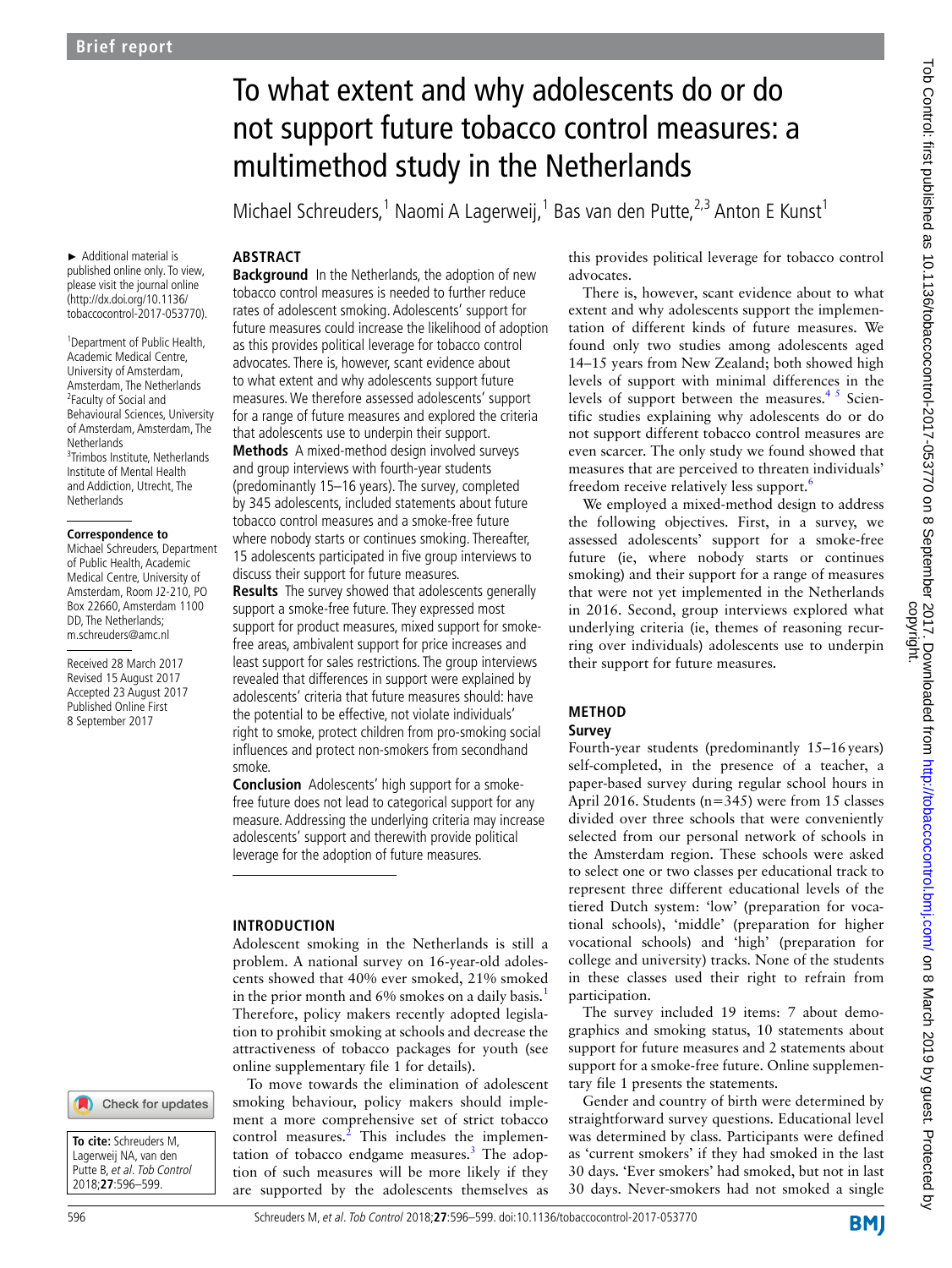Support for each statement was measured with a five-point Likert scale (*completely disagree* to *completely agree*). Adolescents were considered supportive if they answered *completely agree* or *agree*. Analysis focused on assessing percentages of support for specific statements and overall support for future measures and a smoke-free future. The percentage of missing values per statement ranged between 0.3% and 2.6%and were excluded from the analysis.

#### **Group interviews**

Students were personally approached for participation in one of five group interviews, each with three students, in May and June 2016. Small groups were preferred to allow for more in-depth probing, such as when discrepancies in reasoning occurred. Different groups were established for the low and high educational levels. Within each level, we conveniently selected men, women, and also (ex-)smokers, experimenters and neversmokers. Most participants did not answer the survey, but were made aware of the content of the survey. Online [supplementary](https://dx.doi.org/10.1136/tobaccocontrol-2017-053770)  [file 2](https://dx.doi.org/10.1136/tobaccocontrol-2017-053770) presents the group compositions.

The interviews were semistructured, took place in quiet locations in or near schools and lasted 30 to 45min. The interviewer first explained the research, participants' rights and asked for written consent. She started the interview by asking adolescents to share their experiences with and opinions about smoking. Then, adolescents elaborated on how they want smoking and tobacco control to be in the future. The interviewer thereafter mentioned that she wanted to know more about what they think of future measures. To stimulate this discussion, a ranking exercise was introduced that distinguished between smokefree, price, product and sales measures. Adolescents placed two post-its: one at the measure they supported the most and the least, including a reason.

A thematic analysis identified what criteria adolescents used to underpin their support. Thereafter, the transcripts were reread to explore how adolescents used said criteria to underpin their

support for the surveyed measures. Transcripts were analysed and discussed by the first and second authors.

# **Ethics**

The issue of ethics was discussed with schools, and together, we agreed on a protocol, including the informing of parents. The protocol was sent to the Amsterdam Medical Centre Medical Ethics Review Committee, which concluded that the Medical Research Involving Human Subject act does not apply to this study and that approval by this committee was not required (letter W16 068).

# **RESULTS**

Online [supplementary file 3](https://dx.doi.org/10.1136/tobaccocontrol-2017-053770) presents the linear regression analysis. Support for a smoke-free future (M*=*3.86) was higher than support for future measures (M*=*3.32). Adolescents in the high educational track (M=4.10) showed significantly more support for a smoke-free future than adolescents in the middle  $(M=3.71)$ and low (M=3.83) tracks. This association with educational level occurred only with the statement 'I want no one to smoke in the Netherlands in 10 years', not with 'I want my own future children to have no chance to start smoking' [\(table](#page-2-0) 1). Non-susceptible never-smokers showed significantly more support for both future measures  $(M=3.76)$  and for a smoke-free future  $(M=4.32)$  compared with those with other smoking statuses (eg, current smokers: M=2.59and M=3.22, respectively).

[Table](#page-2-0) 1 presents the levels of support for different future measures. Comparisons between educational levels found a significant difference only for increasing costs. Large but non-significant differences existed in support for smoke-free school yards and the removal of addictive ingredients. Comparisons between smoking statuses showed significant differences for all measures, except for smoke-free cars with children. The most notable differences were that relative to non-susceptible neversmokers, current smokers hardly supported removing designated smoking areas in bars and restaurants, increasing costs and implementing complete or generation sales bans.

<span id="page-2-0"></span>

| Proportion of adolescents who support a smoke-free future and smoke-free measures<br>Table 1 |         |                          |        |      |         |                             |      |                     |                        |         |
|----------------------------------------------------------------------------------------------|---------|--------------------------|--------|------|---------|-----------------------------|------|---------------------|------------------------|---------|
|                                                                                              | Overall | <b>Educational level</b> |        |      |         | <b>Smoking status</b>       |      |                     |                        |         |
|                                                                                              |         | Low                      | Middle | High | p Value | Non-susceptible Susceptible |      | <b>Ever smokers</b> | <b>Current smokers</b> | p Value |
| Support for smoke-free future                                                                |         |                          |        |      |         |                             |      |                     |                        |         |
| No chance for children                                                                       | 78.6    | 77.2                     | 78.6   | 79.6 | 0.92    | 88.6                        | 74.4 | 72.4                | 69.8                   | < 0.05  |
| No smoking in 10 years                                                                       | 63.8    | 56.3                     | 56.9   | 78.1 | < 0.05  | 84.8                        | 62.3 | 45.7                | 40.0                   | < 0.05  |
| Support for smoke-free measures                                                              |         |                          |        |      |         |                             |      |                     |                        |         |
| Cars with children                                                                           | 89.8    | 84.8                     | 89.4   | 93.8 | 0.26    | 92.3                        | 87.8 | 93.1                | 84.4                   | 0.16    |
| School yards                                                                                 | 64.7    | 58.0                     | 62.9   | 72.1 | 0.55    | 84.0                        | 61.8 | 49.1                | 43.8                   | < 0.05  |
| Sport fields                                                                                 | 55.4    | 58.0                     | 53.7   | 55.7 | 0.53    | 66.7                        | 55.6 | 50.8                | 36.9                   | < 0.05  |
| <b>Bars and restaurants</b>                                                                  | 32.7    | 35.0                     | 31.8   | 32.5 | 0.53    | 42.7                        | 32.2 | 27.1                | 18.5                   | < 0.05  |
| Support for price measures                                                                   |         |                          |        |      |         |                             |      |                     |                        |         |
| Increase costs                                                                               | 46.9    | 55.5                     | 37.1   | 54.0 | < 0.05  | 65.6                        | 46.7 | 43.1                | 12.5                   | < 0.05  |
| Support for product measures                                                                 |         |                          |        |      |         |                             |      |                     |                        |         |
| Plain packaging                                                                              | 68.0    | 65.0                     | 66.7   | 72.0 | 0.92    | 79.4                        | 68.5 | 61.0                | 50.8                   | < 0.05  |
| Remove addictive ingredients                                                                 | 66.7    | 52.5                     | 68.9   | 73.7 | 0.06    | 76.1                        | 69.7 | 70.7                | 40.0                   | < 0.05  |
| Support for sales measures                                                                   |         |                          |        |      |         |                             |      |                     |                        |         |
| Retail display bans                                                                          | 64.8    | 59.3                     | 66.7   | 66.4 | 0.93    | 77.9                        | 65.5 | 62.7                | 39.1                   | < 0.05  |
| Complete sales ban                                                                           | 34.1    | 38.3                     | 31.4   | 34.9 | 0.44    | 47.7                        | 32.6 | 30.5                | 12.3                   | < 0.05  |
| Generation sales ban                                                                         | 30.3    | 34.2                     | 28.9   | 29.4 | 0.55    | 42.2                        | 25.6 | 24.1                | 18.5                   | < 0.05  |

Support is calculated by the proportion of adolescents answering completely agree or agree, divided by the total number of adolescents who answered the statement.  $X^2$  tests determined statistical significance at the 0.05 alpha level.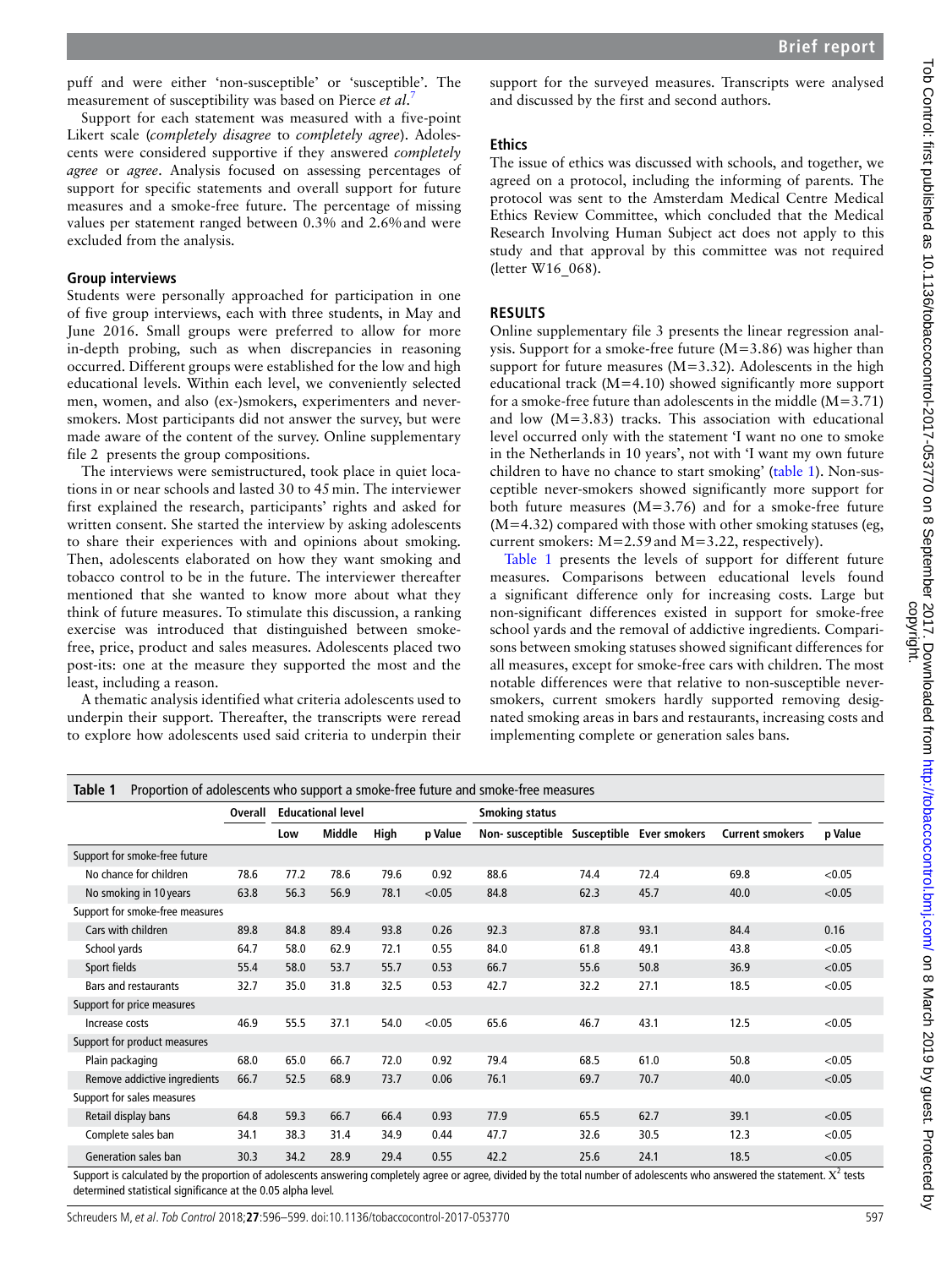#### **Different levels of support for future measures**

Adolescents generally approved implementing future measures to decrease smoking because 'less people will smoke and get diseases'. They explained differences in support for specific measures with four criteria. Future measures should: have the potential to be effective, not violate individuals' right to smoke, protect children from pro-smoking social influences and protect non-smokers from secondhand smoke. Online [supplementary](https://dx.doi.org/10.1136/tobaccocontrol-2017-053770)  [file 4](https://dx.doi.org/10.1136/tobaccocontrol-2017-053770) presents the citations that illustrate adolescents' support.

Product measures received high support as these were considered not to violate individual's right to smoke and perceived to be effective in decreasing the harmfulness and addictiveness of cigarettes. Arguments against product measures primarily related to its ineffectiveness. Adolescents reasoned that the removal of nicotine will make people find alternative ways to get nicotine. Another argument was that the replacement of ingredients may cause people to start smoking because it is less unhealthy.

Smoke-free measures received mixed support. Banning smoking in cars with children and smoke-free school yards received high support as adolescents reasoned that these protect children from social influences and non-smokers from secondhand smoke. However, support for smoke-free measures was low if these were reasoned to unnecessarily violate individuals' right to smoke. This became evident in adolescents' discussions about banning designated smoker's areas inside bars and restaurants as current measures were considered sufficient to protect non-smokers from secondhand smoke.

Price measures received ambivalent support. This related primarily to uncertainty regarding its expected effectiveness. Adolescents reasoned that price increases could work if cigarettes become sufficiently expensive and/or if alternatives become financially attractive. They also reasoned that price increases will only withhold those from smoking who cannot afford the new price. Lastly, they anticipated many adverse impacts, such as poverty and illegal trade.

There was little support for generation or complete sales bans. This non-support related to adolescents' view that such sales restrictions severely violate individuals' right to smoke. Adolescents showed more support for the less restrictive retail display bans because such measures do not violate individuals' right and effectively help individuals to refrain from buying tobacco.

### **DISCUSSION**

Adolescents in the Netherlands show highest support for product measures, mixed support for smoke-free measures, ambivalent support for price measures and little support for restrictive sales measures. Differences in support can be explained by adolescents' perceptions of whether measures have the potential to be effective, do not violate individuals' right to smoke, protect children from pro-smoking social influences and protect non-smokers from secondhand smoke.

#### **Limitations**

Some limitations should be mentioned. First, the results do not necessarily represent adolescents' support in the Netherlands as all schools and classes were conveniently selected, the number of survey participants was small, participant characteristics do not match national statistics and women were over-represented in the group interviews, whereas most (ex-)smokers were men. Second, the use of criteria should not be generalised to other countries as adolescents in other cultures might attach different weights to the four criteria. Lastly, smokers were defined as those who smoked in the last 30 days. A more strict demarcation of smokers could lead to larger differences between 'smokers' and 'ever smokers', but we, nonetheless, found a clear trend from non-susceptible never-smokers to smokers.

## **Brief reflection**

Literature indicates that smoking status strongly influences adolescents' support for future measures.<sup>89</sup> Similarly, our results showed a clear gradient of declining support from non-susceptible never-smokers to current smokers. We suggest that this trend is likely caused by adolescents' different weighing of the criteria to underpin their support. For instance, smokers recurrently mentioned personal experiences to underscore the effectiveness of price increases (ie, financial struggles), yet they showed the least support because of its impact on individual's rights to smoke.

#### **Implication**

Addressing the criteria that adolescents use to underpin their support may increase adolescents' levels of support for future antismoking measures. We therefore suggest one possible strategy that should be further studied. This strategy is to make adolescents aware about the existing discrepancy between the smoke-free future they support (ie, no chance for children to start smoking) and the criterion that future measures should not violate individual's right to smoke. Creating awareness about this discrepancy, for example by dissonance-based interventions,<sup>[10](#page-4-7)</sup> likely elicits reflection on the weights attached to criteria. A potential risk of this strategy is that this reflection may decrease their support for measures, yet an increase may be more likely given the great importance that many individuals attach to the protection of children. $11-13$ 

#### **What this paper adds**

- ► This is one of the first papers to assess to what extent and why adolescents do or do not support a range of future tobacco measures.
- ► Dutch adolescents' wish for a smoke-free future does not translate into categorical support for restrictive tobacco control measures.
- ► Adolescents in the Netherlands show most support for product measures, mixed support for smoke-free areas, ambivalent support for price increases and least support for sales restrictions.
- ► Adolescents' support depends on whether they think that measures: have the potential to be effective, do not violate individuals' right to smoke, protect children from pro-smoking social influences and protect non-smokers from secondhand smoke.
- ► Addressing these criteria may increase adolescents' support for future tobacco measures.

**Acknowledgements** The authors would like to thank the adolescents that participated in the research and their parents and schools for their approval and support.

**Contributors** MS, NAL and AEK conceptualised the study. NAL collected the data. MS and NAL analysed the data with the support of BvdP and AEK. MS drafted the manuscript. All authors contributed to the writing of the final version of the manuscript and approved it.

**Funding** This study is part of the SILNE-R project, which is supported by the European Union's Horizon 2020 research and innovation programme, under grant agreement 635056.

**Competing interests** None declared.